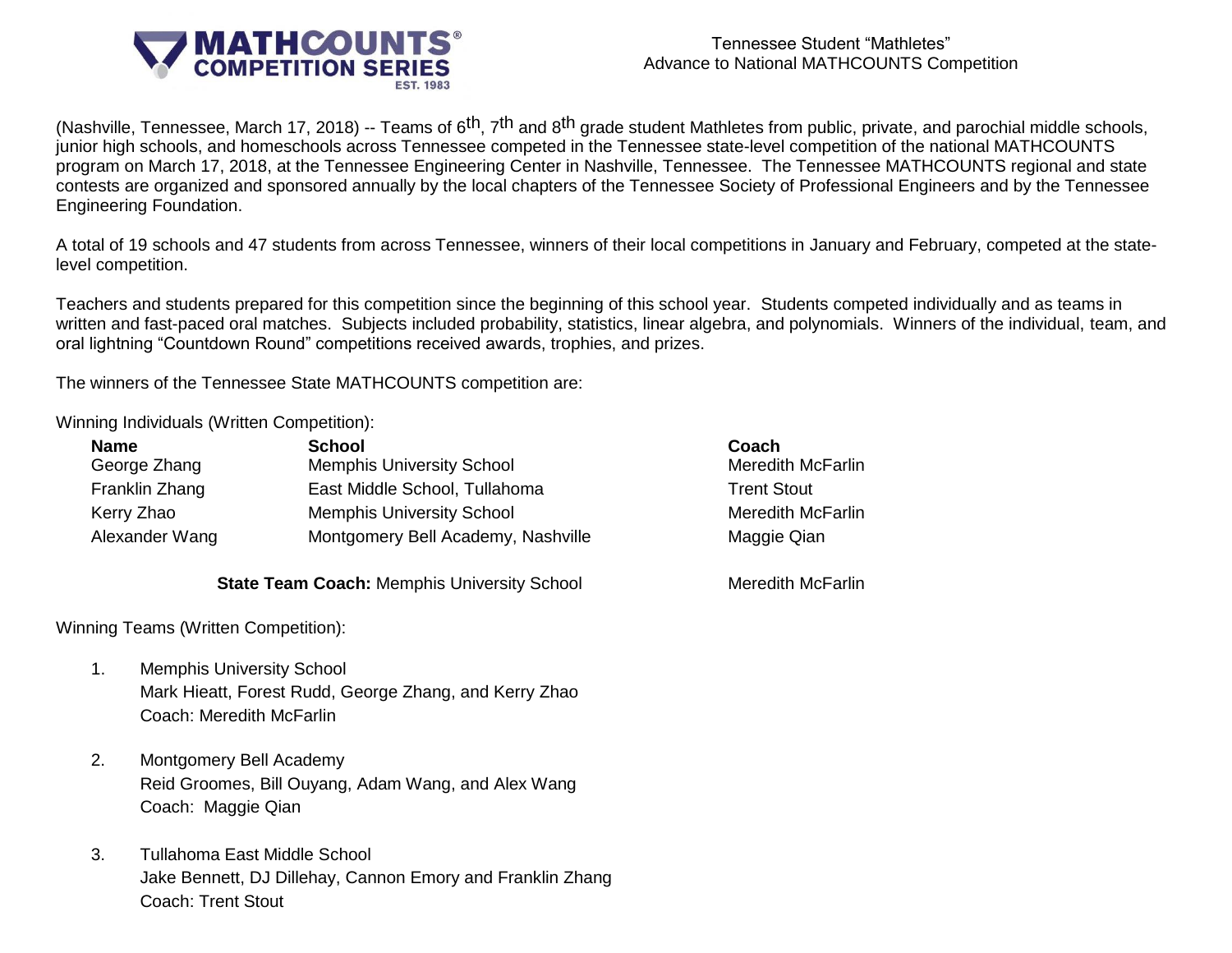Winning Individuals (Countdown Round / Oral Competition):

Name School School School Coach 1. Franklin Zhang Tullahoma East Middle School Trent Stout 2. Raj Gosalin White Station Middle School, Memphis Kristy Hammond





*Countdown Round Winners L to R Photos –* Franklin Zhang *(Tullahoma East Middle School, 1st Place);* Raj Gosalin *(White Station Middle School, Memphis, 2nd Place)*

Tennessee will be represented at the National MATHCOUNTS competition by the top four winners of the state written competition, coached by the coach of the winning team of the state written competition, with an all-expenses-paid trip to the 2016 Raytheon MATHCOUNTS National Competition, which will be held in Washington, DC on May 12-15, 2018 at the Renaissance Downtown Washington. For more details go to https://www.mathcounts.org/national-competition.

The **Tennessee team** representing Tennessee at the National MATHCOUNTS competition is:

#### **Student Mathletes:**

| George Zhang                                       | <b>Memphis University School</b>   | Meredith M         |
|----------------------------------------------------|------------------------------------|--------------------|
| Franklin Zhang                                     | East Middle School, Tullahoma      | <b>Trent Stout</b> |
| Kerry Zhao                                         | <b>Memphis University School</b>   | Meredith M         |
| Alexander Wang                                     | Montgomery Bell Academy, Nashville | Maggie Qia         |
| <b>State Team Coach: Memphis University School</b> |                                    | Meredith M         |

Meredith McFarlin Meredith McFarland Maggie Qian **Meredith McFarlin**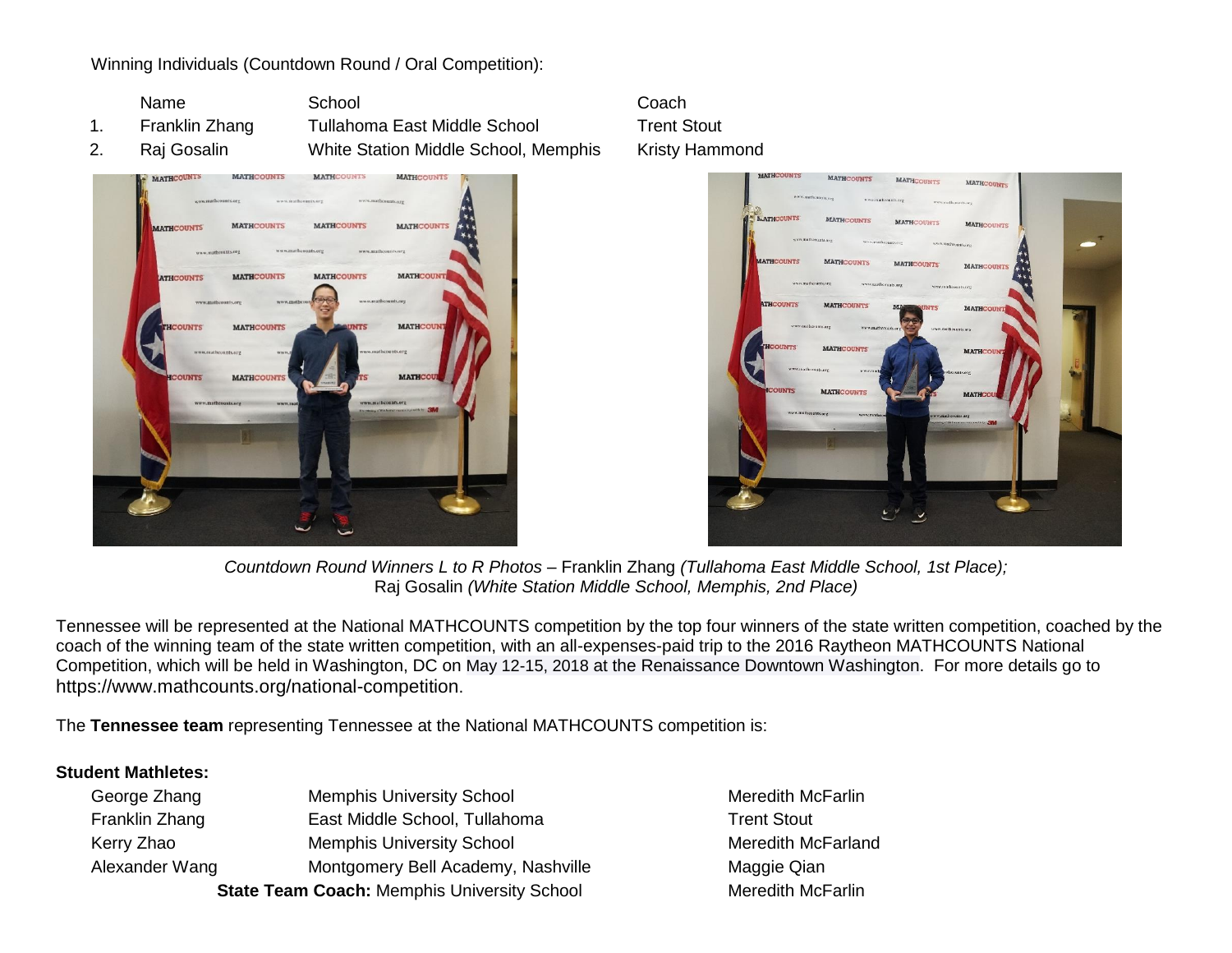The MATHCOUNTS Competition Program is a national middle school coaching and competitive mathematics program that promotes mathematics achievement through a series of fun and engaging "bee" style contests. The program exists in all 50 states plus U.S. territories and the Department of Defense and State Department schools. Additional details about the MATHCOUNTS program may be found at the national MATHCOUNTS internet web page at [http://www.mathcounts.org.](http://www.mathcounts.org/) Mathletes and MATHCOUNTS are registered trademarks of the MATHCOUNTS Foundation, registered in the U.S. Patent and Trademark Office.



Tennessee Team (L to R) *George Zhang (Memphis University School), Alex Wang (Montgomery Bell Academy, Nashville), Kerry Zhao (Memphis University School); Franklin Zhang (Tullahoma East Middle School) and Team Coach* Meredith McFarlin *(Memphis University School)*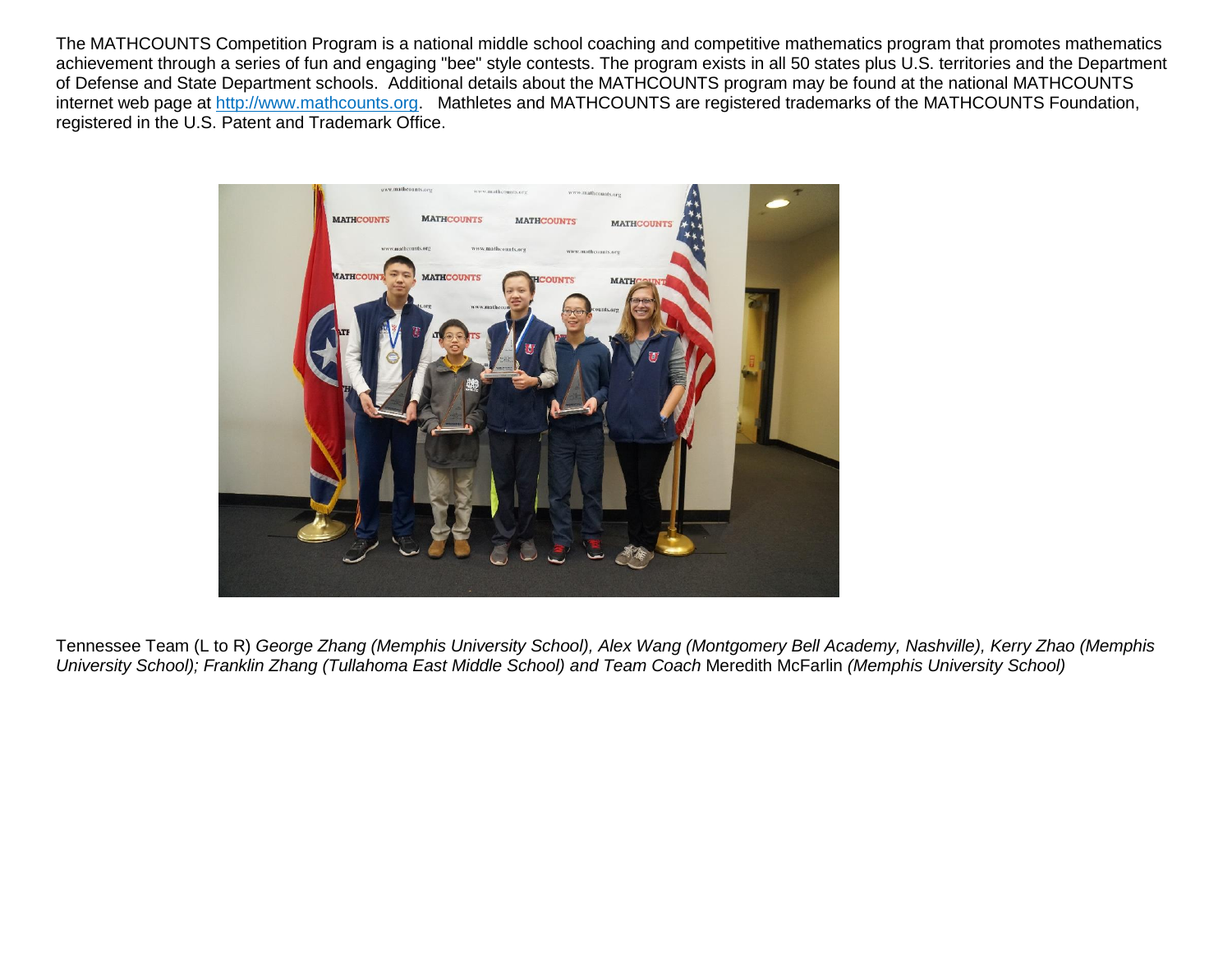## **2018 Winning Teams**



*1 st Place Team (L to R)* **Meredith McFarlin** *(Coach), George Zhang, Kerry Zhao, Mark Hieatt, & Forest Rudd (Memphis University School)*

Julian Habermann, Sam DeCoster and Baylor Sai (Montgomery

*2nd Place Team (L to R) Maggie Qian (Coach), Alex Wang, Reid Groomes, Henry Pitt; & Bill Ouyang (Montgomery Bell Academy, Nashville)*





*A Special Thank you to our Volunteers and Sponsors* Franklin Zhang*, Jake Bennett not pictured. (Tullahoma East Middle School)Third Place Team (L to R): Trent Stout (Coach),* DJ Dillehy, Cannon Emory, and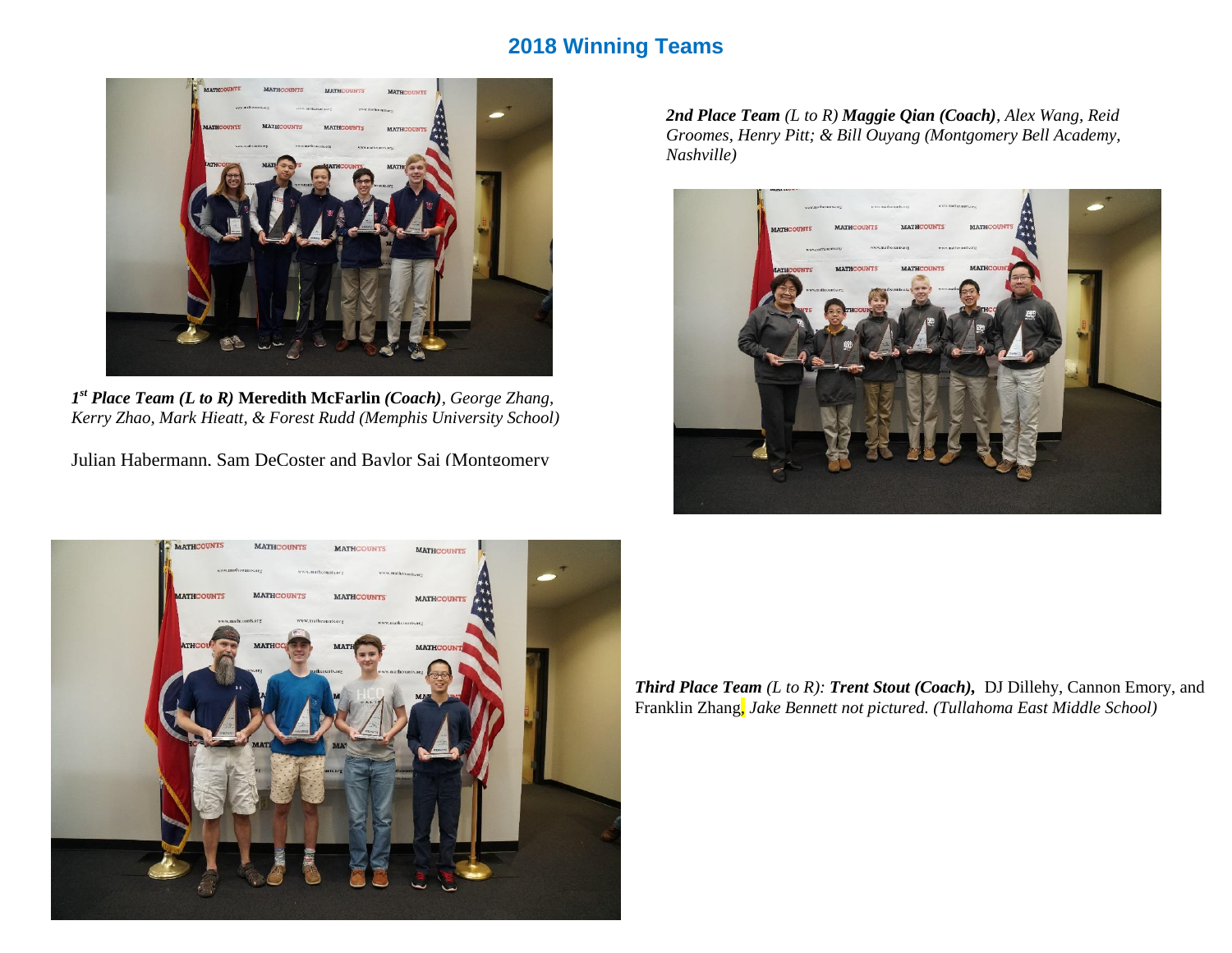## **Thank you**

## **2018 MATHCOUNTS Volunteers!**

*Kasey Anderson, CAE TSPE/ACECTN Hal Balthrop, PE Metro Water Services Patrick Leap, PE Barge Design Solutions Jennifer Lind, PE Metro Water Services Amy Spann, PE EnSafe Inc Jim Thweatt, PE Piedmont Natural Gas*

*Nitaya Chayangkura, PE TN Dept of Transportation Seth Dobyns, PE Gresham, Smith and Partners*

## **Thank you 2018 MATHCOUNTS SPONSORS**

**Gold Sponsor**



.

# Piedmont Natural Gas Energy that shows.<sup>8</sup>